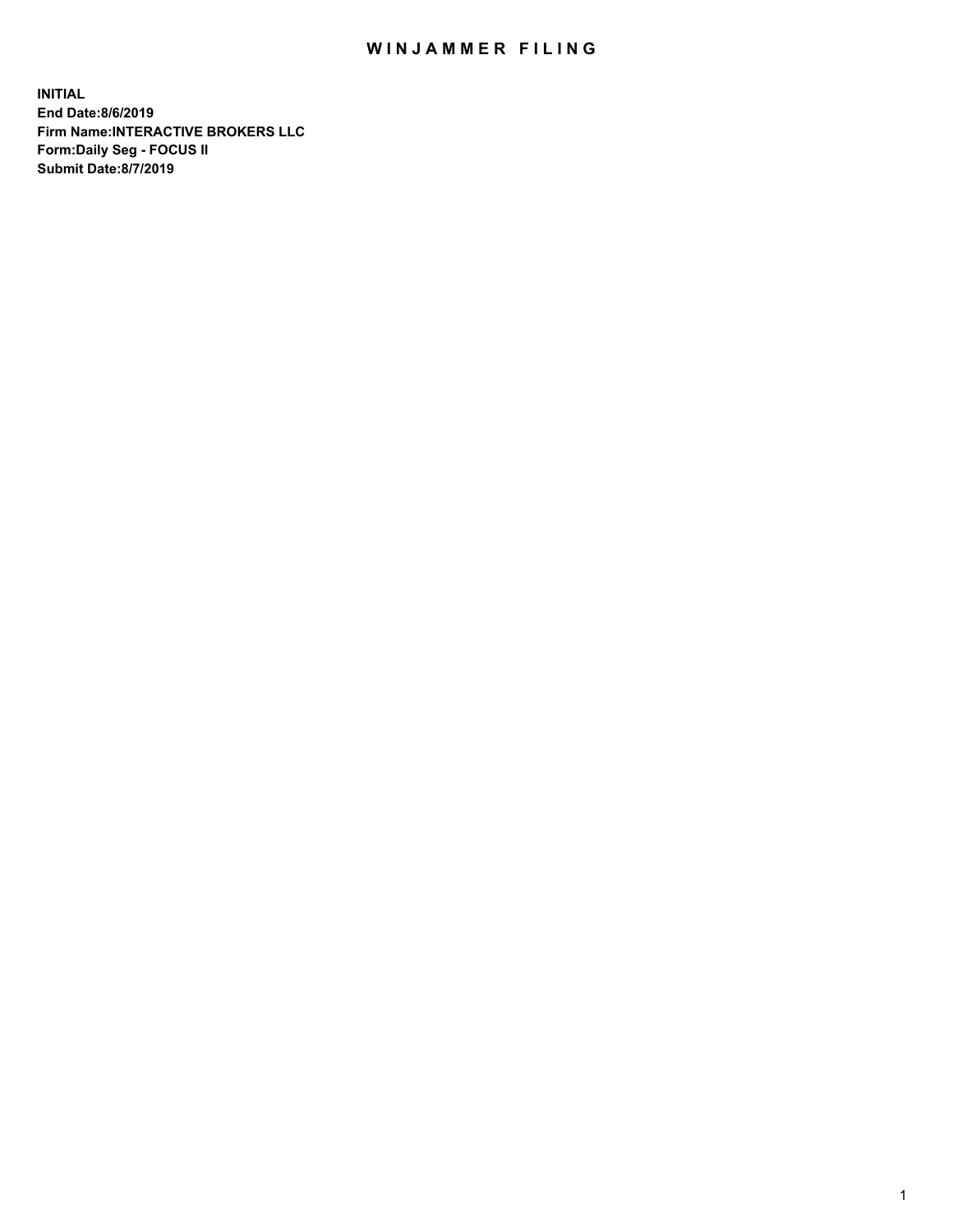**INITIAL End Date:8/6/2019 Firm Name:INTERACTIVE BROKERS LLC Form:Daily Seg - FOCUS II Submit Date:8/7/2019 Daily Segregation - Cover Page**

| Name of Company                                                                                                                                                                                                                                                                                                                | <b>INTERACTIVE BROKERS LLC</b>                                                                  |
|--------------------------------------------------------------------------------------------------------------------------------------------------------------------------------------------------------------------------------------------------------------------------------------------------------------------------------|-------------------------------------------------------------------------------------------------|
| <b>Contact Name</b>                                                                                                                                                                                                                                                                                                            | <b>James Menicucci</b>                                                                          |
| <b>Contact Phone Number</b>                                                                                                                                                                                                                                                                                                    | 203-618-8085                                                                                    |
| <b>Contact Email Address</b>                                                                                                                                                                                                                                                                                                   | jmenicucci@interactivebrokers.c<br>om                                                           |
| FCM's Customer Segregated Funds Residual Interest Target (choose one):<br>a. Minimum dollar amount: ; or<br>b. Minimum percentage of customer segregated funds required:% ; or<br>c. Dollar amount range between: and; or<br>d. Percentage range of customer segregated funds required between:% and%.                         | $\overline{\mathbf{0}}$<br>$\overline{\mathbf{0}}$<br>155,000,000 245,000,000<br>0 <sub>0</sub> |
| FCM's Customer Secured Amount Funds Residual Interest Target (choose one):<br>a. Minimum dollar amount: ; or<br>b. Minimum percentage of customer secured funds required:%; or<br>c. Dollar amount range between: and; or<br>d. Percentage range of customer secured funds required between:% and%.                            | $\overline{\mathbf{0}}$<br>$\mathbf 0$<br>80,000,000 120,000,000<br>0 <sub>0</sub>              |
| FCM's Cleared Swaps Customer Collateral Residual Interest Target (choose one):<br>a. Minimum dollar amount: ; or<br>b. Minimum percentage of cleared swaps customer collateral required:% ; or<br>c. Dollar amount range between: and; or<br>d. Percentage range of cleared swaps customer collateral required between:% and%. | $\overline{\mathbf{0}}$<br>$\underline{\mathbf{0}}$<br>0 <sub>0</sub><br>00                     |

Attach supporting documents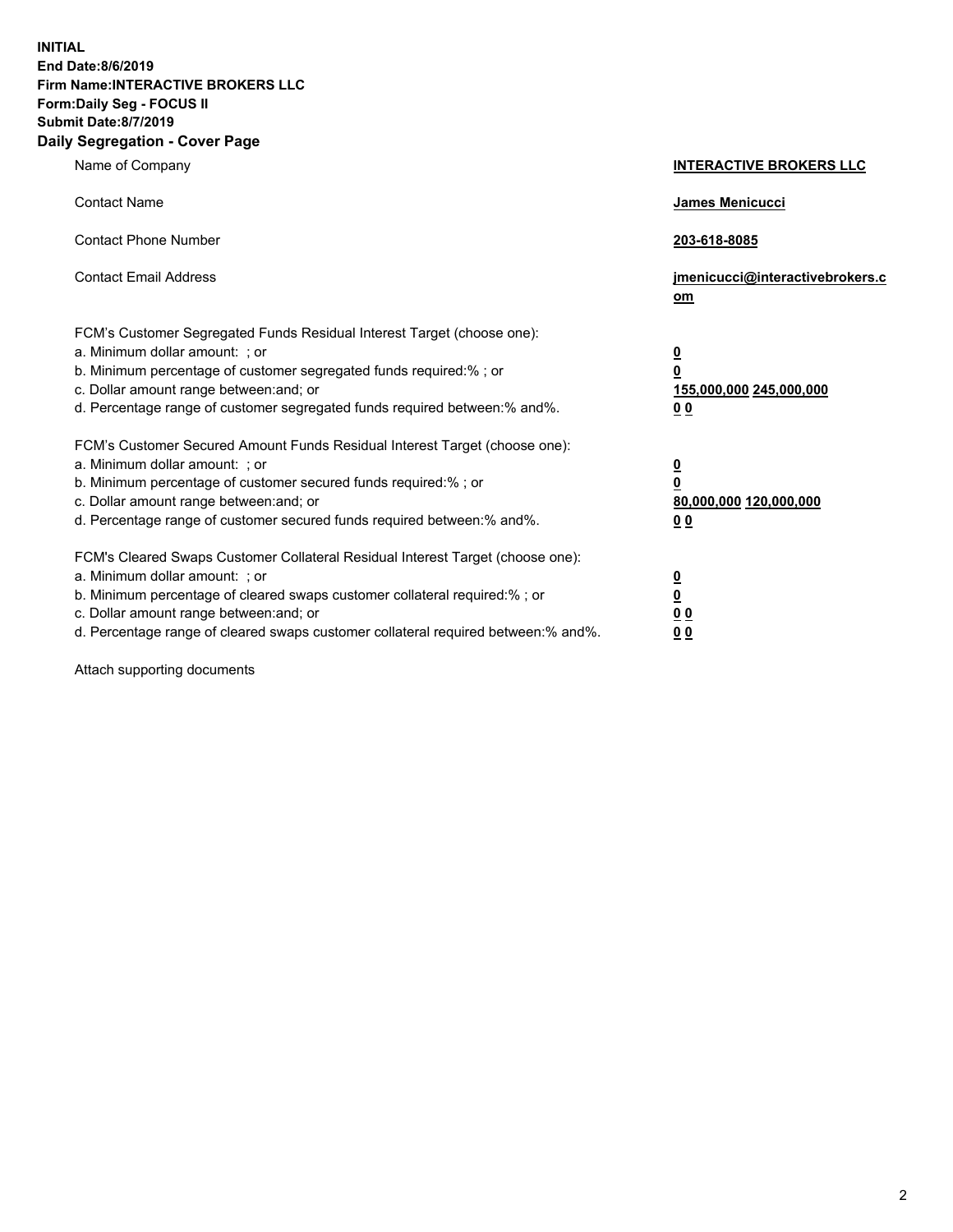## **INITIAL End Date:8/6/2019 Firm Name:INTERACTIVE BROKERS LLC Form:Daily Seg - FOCUS II Submit Date:8/7/2019 Daily Segregation - Secured Amounts**

|     | Foreign Futures and Foreign Options Secured Amounts                                         |                                                      |
|-----|---------------------------------------------------------------------------------------------|------------------------------------------------------|
|     | Amount required to be set aside pursuant to law, rule or regulation of a foreign            | $0$ [7305]                                           |
|     | government or a rule of a self-regulatory organization authorized thereunder                |                                                      |
| 1.  | Net ledger balance - Foreign Futures and Foreign Option Trading - All Customers             |                                                      |
|     | A. Cash                                                                                     | 484,231,703 [7315]                                   |
|     | B. Securities (at market)                                                                   | $0$ [7317]                                           |
| 2.  | Net unrealized profit (loss) in open futures contracts traded on a foreign board of trade   | 10,796,590 [7325]                                    |
| 3.  | Exchange traded options                                                                     |                                                      |
|     | a. Market value of open option contracts purchased on a foreign board of trade              | 99,568 [7335]                                        |
|     | b. Market value of open contracts granted (sold) on a foreign board of trade                | -67,165 <sup>[7337]</sup>                            |
| 4.  | Net equity (deficit) (add lines 1.2. and 3.)                                                | 495,060,696 [7345]                                   |
| 5.  | Account liquidating to a deficit and account with a debit balances - gross amount           | 8,730 [7351]                                         |
|     | Less: amount offset by customer owned securities                                            | 0 [7352] 8,730 [7354]                                |
| 6.  | Amount required to be set aside as the secured amount - Net Liquidating Equity              | 495,069,426 [7355]                                   |
|     | Method (add lines 4 and 5)                                                                  |                                                      |
| 7.  | Greater of amount required to be set aside pursuant to foreign jurisdiction (above) or line | 495,069,426 [7360]                                   |
|     | 6.                                                                                          |                                                      |
|     | FUNDS DEPOSITED IN SEPARATE REGULATION 30.7 ACCOUNTS                                        |                                                      |
| 1.  | Cash in banks                                                                               |                                                      |
|     | A. Banks located in the United States                                                       | 57,585,154 [7500]                                    |
|     | B. Other banks qualified under Regulation 30.7                                              | 0 [7520] 57,585,154 [7530]                           |
| 2.  | Securities                                                                                  |                                                      |
|     | A. In safekeeping with banks located in the United States                                   | 461,746,162 [7540]                                   |
|     | B. In safekeeping with other banks qualified under Regulation 30.7                          | 0 [7560] 461,746,162 [7570]                          |
| 3.  | Equities with registered futures commission merchants                                       |                                                      |
|     | A. Cash                                                                                     | $0$ [7580]                                           |
|     | <b>B.</b> Securities                                                                        | $0$ [7590]                                           |
|     | C. Unrealized gain (loss) on open futures contracts                                         | $0$ [7600]                                           |
|     | D. Value of long option contracts                                                           | $0$ [7610]                                           |
|     | E. Value of short option contracts                                                          | 0 [7615] 0 [7620]                                    |
| 4.  | Amounts held by clearing organizations of foreign boards of trade                           |                                                      |
|     | A. Cash                                                                                     | $0$ [7640]                                           |
|     | <b>B.</b> Securities                                                                        | $0$ [7650]                                           |
|     | C. Amount due to (from) clearing organization - daily variation                             | $0$ [7660]                                           |
|     | D. Value of long option contracts                                                           | $0$ [7670]                                           |
|     | E. Value of short option contracts                                                          | 0 [7675] 0 [7680]                                    |
| 5.  | Amounts held by members of foreign boards of trade                                          |                                                      |
|     | A. Cash                                                                                     | 85,040,157 [7700]                                    |
|     | <b>B.</b> Securities                                                                        | $0$ [7710]                                           |
|     | C. Unrealized gain (loss) on open futures contracts                                         |                                                      |
|     |                                                                                             | 11,005,628 [7720]                                    |
|     | D. Value of long option contracts                                                           | 99,568 [7730]                                        |
|     | E. Value of short option contracts                                                          | <mark>-67,165</mark> [7735] <b>96,078,188</b> [7740] |
| 6.  | Amounts with other depositories designated by a foreign board of trade                      | 0 [7760]                                             |
| 7.  | Segregated funds on hand                                                                    | $0$ [7765]                                           |
| 8.  | Total funds in separate section 30.7 accounts                                               | 615,409,504 [7770]                                   |
| 9.  | Excess (deficiency) Set Aside for Secured Amount (subtract line 7 Secured Statement         | 120,340,078 [7380]                                   |
|     | Page 1 from Line 8)                                                                         |                                                      |
| 10. | Management Target Amount for Excess funds in separate section 30.7 accounts                 | 80,000,000 [7780]                                    |
| 11. | Excess (deficiency) funds in separate 30.7 accounts over (under) Management Target          | 40,340,078 [7785]                                    |
|     |                                                                                             |                                                      |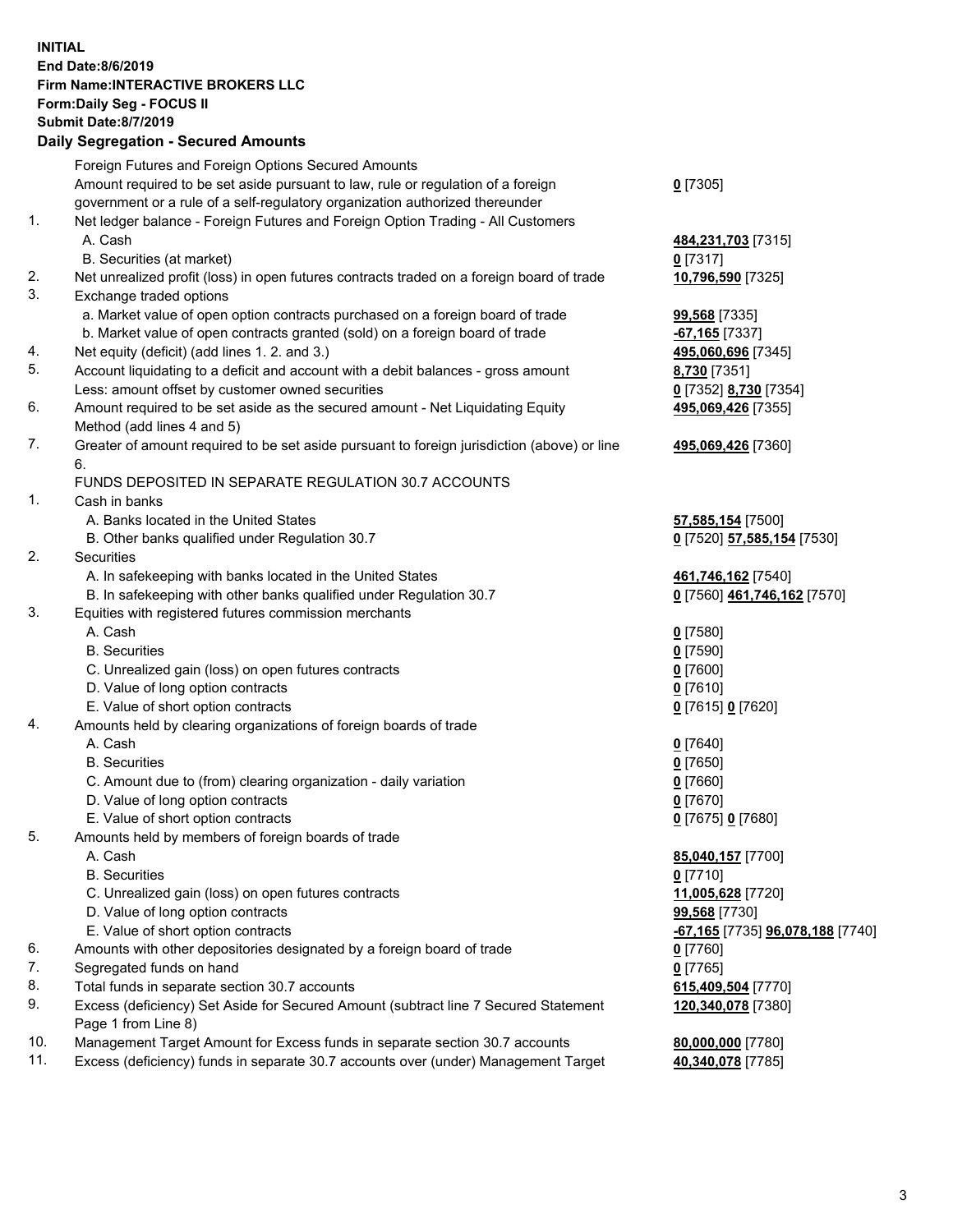|     | <b>INITIAL</b>                                                                      |                           |
|-----|-------------------------------------------------------------------------------------|---------------------------|
|     | End Date: 8/6/2019                                                                  |                           |
|     | <b>Firm Name:INTERACTIVE BROKERS LLC</b>                                            |                           |
|     | Form: Daily Seg - FOCUS II                                                          |                           |
|     | <b>Submit Date: 8/7/2019</b>                                                        |                           |
|     | Daily Segregation - Segregation Statement                                           |                           |
|     | SEGREGATION REQUIREMENTS(Section 4d(2) of the CEAct)                                |                           |
| 1.  | Net ledger balance                                                                  |                           |
|     | A. Cash                                                                             | 4,237,103,498 [7010]      |
|     | B. Securities (at market)                                                           | $0$ [7020]                |
| 2.  | Net unrealized profit (loss) in open futures contracts traded on a contract market  | -91,627,553 [7030]        |
| 3.  | Exchange traded options                                                             |                           |
|     | A. Add market value of open option contracts purchased on a contract market         | 270,982,292 [7032]        |
|     | B. Deduct market value of open option contracts granted (sold) on a contract market | -334,015,983 [7033]       |
| 4.  | Net equity (deficit) (add lines 1, 2 and 3)                                         | 4,082,442,254 [7040]      |
| 5.  | Accounts liquidating to a deficit and accounts with                                 |                           |
|     | debit balances - gross amount                                                       | 1,278,685 [7045]          |
|     | Less: amount offset by customer securities                                          | 0 [7047] 1,278,685 [7050] |
| 6.  | Amount required to be segregated (add lines 4 and 5)                                | 4,083,720,939 [7060]      |
|     | FUNDS IN SEGREGATED ACCOUNTS                                                        |                           |
| 7.  | Deposited in segregated funds bank accounts                                         |                           |
|     | A. Cash                                                                             | 1,070,549,282 [7070]      |
|     | B. Securities representing investments of customers' funds (at market)              | 1,840,458,725 [7080]      |
|     | C. Securities held for particular customers or option customers in lieu of cash (at | $0$ [7090]                |
|     | market)                                                                             |                           |
| 8.  | Margins on deposit with derivatives clearing organizations of contract markets      |                           |
|     | A. Cash                                                                             | 6,880,729 [7100]          |
|     | B. Securities representing investments of customers' funds (at market)              | 1,445,369,984 [7110]      |
|     | C. Securities held for particular customers or option customers in lieu of cash (at | $0$ [7120]                |
|     | market)                                                                             |                           |
| 9.  | Net settlement from (to) derivatives clearing organizations of contract markets     | -6,395,291 [7130]         |
| 10. | Exchange traded options                                                             |                           |
|     | A. Value of open long option contracts                                              | 271,337,695 [7132]        |
|     | B. Value of open short option contracts                                             | -334,439,536 [7133]       |
| 11. | Net equities with other FCMs                                                        |                           |
|     | A. Net liquidating equity                                                           | $0$ [7140]                |
|     | B. Securities representing investments of customers' funds (at market)              | 0 [7160]                  |
|     | C. Securities held for particular customers or option customers in lieu of cash (at | $0$ [7170]                |
|     | market)                                                                             |                           |
| 12. | Segregated funds on hand                                                            | $0$ [7150]                |
| 13. | Total amount in segregation (add lines 7 through 12)                                | 4,293,761,588 [7180]      |
| 14. | Excess (deficiency) funds in segregation (subtract line 6 from line 13)             | 210,040,649 [7190]        |
| 15. | Management Target Amount for Excess funds in segregation                            | 155,000,000 [7194]        |
| 16. | Excess (deficiency) funds in segregation over (under) Management Target Amount      | 55,040,649 [7198]         |
|     | <b>Excess</b>                                                                       |                           |